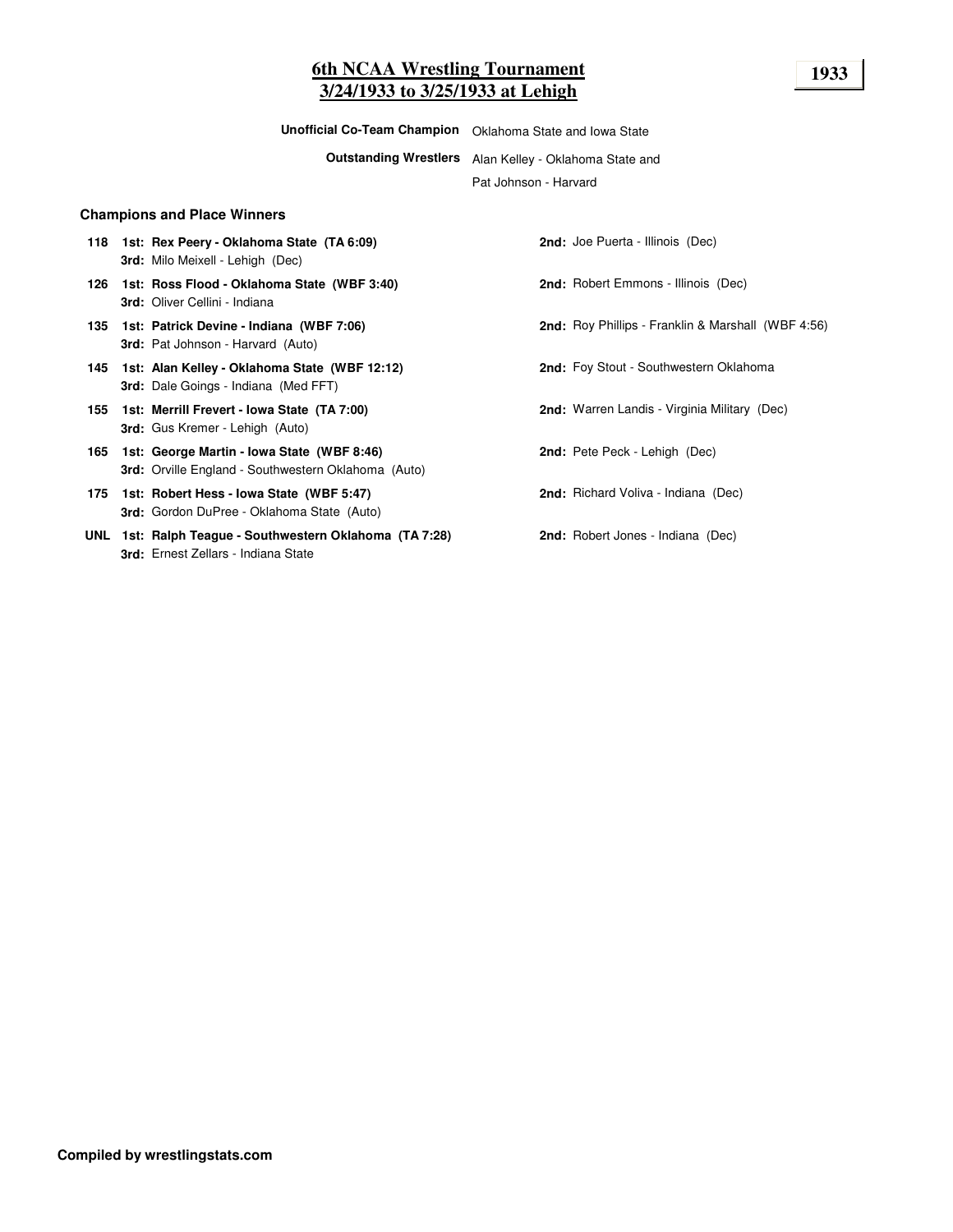# **3/24/1933 to 3/25/1933 at Lehigh 1933 NCAA Wrestling Championship Page <sup>1</sup> of <sup>16</sup>**

| Larry Gibson, Iowa State            |                         |                        |                    |
|-------------------------------------|-------------------------|------------------------|--------------------|
|                                     | Larry Gibson            |                        | 118 Weight Class   |
| Bye                                 |                         |                        |                    |
|                                     |                         | Larry Gibson Fall 7:28 |                    |
| Edward Gillespie, Tufts             |                         |                        |                    |
|                                     | <b>Edward Gillespie</b> |                        |                    |
| Bye                                 |                         |                        |                    |
|                                     |                         |                        | Rex Peery TA 9:09  |
| Rex Peery, Oklahoma State           |                         |                        |                    |
|                                     | <b>Rex Peery</b>        |                        |                    |
| Bye                                 |                         |                        |                    |
|                                     |                         | Rex Peery TA 9:33      |                    |
| Russ Bleakeley, Franklin & Marshall |                         |                        |                    |
|                                     | Russ Bleakeley          |                        |                    |
| Bye                                 |                         |                        |                    |
|                                     |                         |                        | Rex Peery TA 6:09  |
| Milo Meixell, Lehigh                |                         |                        |                    |
|                                     | Milo Meixell            |                        |                    |
| Bye                                 |                         |                        |                    |
| Leslie Gault, St. Lawrence          |                         | Milo Meixell Fall 7:15 |                    |
|                                     | Leslie Gault            |                        |                    |
| Bye                                 |                         |                        |                    |
|                                     |                         |                        | Joe Puerta TA 9:04 |
| Avedis Marderosian, MIT             |                         |                        |                    |
|                                     | Avedis Marderosian      |                        |                    |
| Bye                                 |                         |                        |                    |
|                                     |                         | Joe Puerta Fall 4:45   |                    |
| Joe Puerta, Illinois                |                         |                        |                    |
|                                     | Joe Puerta              |                        |                    |
| Bye                                 |                         |                        |                    |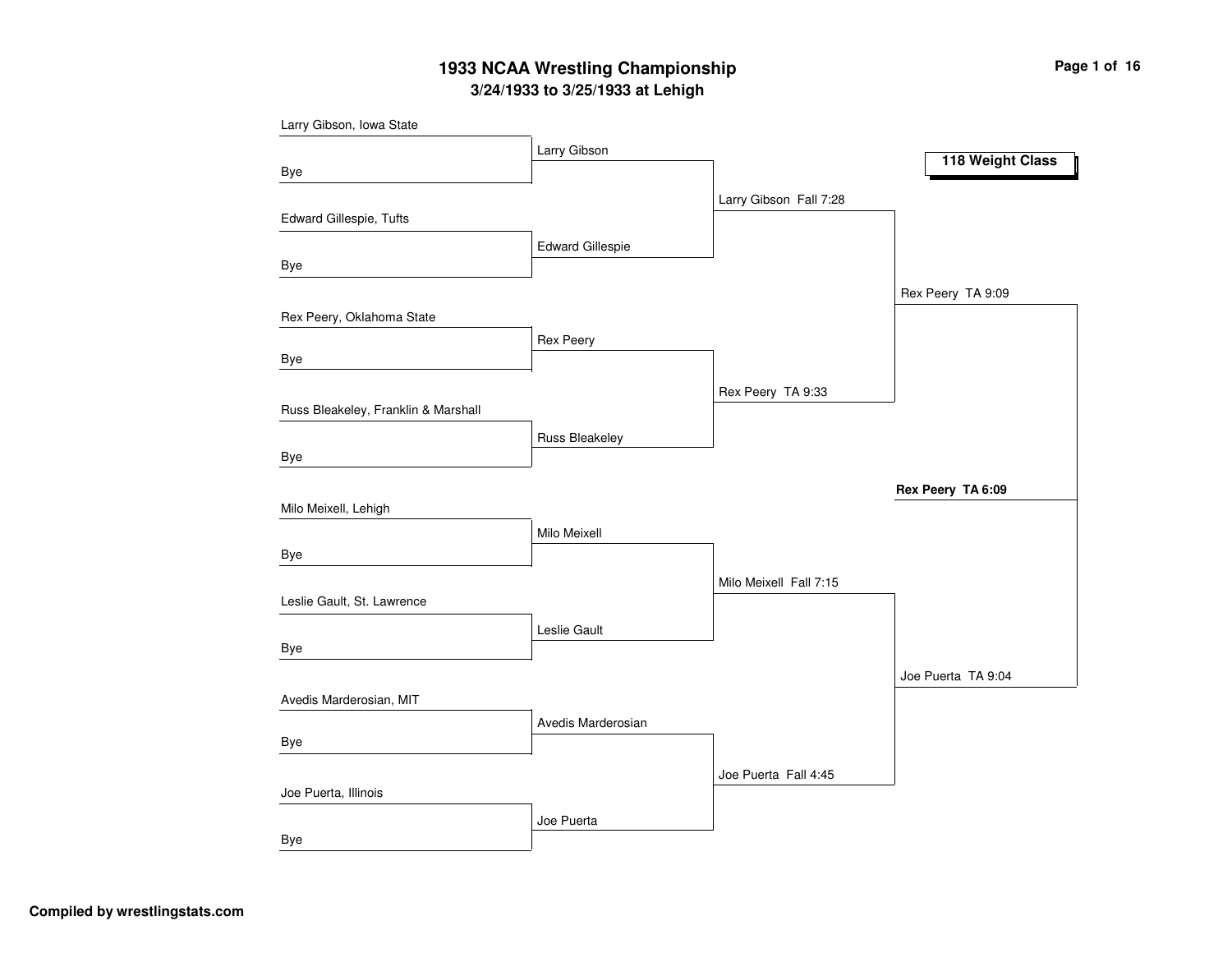# **3/24/1933 to 3/25/1933 at Lehigh 1933 NCAA Wrestling Championship Page <sup>2</sup> of <sup>16</sup>**

### **118 Weight Class Consolation Bouts**

#### **Second Place**

Third

| WRB Semi-Final     | Russ Bleakeley, Franklin & Marshall defeated Larry Gibson, Iowa State - Dec |
|--------------------|-----------------------------------------------------------------------------|
| Second             | Joe Puerta, Illinois defeated Russ Bleakeley, Franklin & Marshall - Dec     |
| <b>Third Place</b> |                                                                             |
| WRB Semi-Final     | Milo Meixell, Lehigh defeated Avedis Marderosian, MIT - Dec                 |

Milo Meixell, Lehigh defeated Russ Bleakeley, Franklin & Marshall - Dec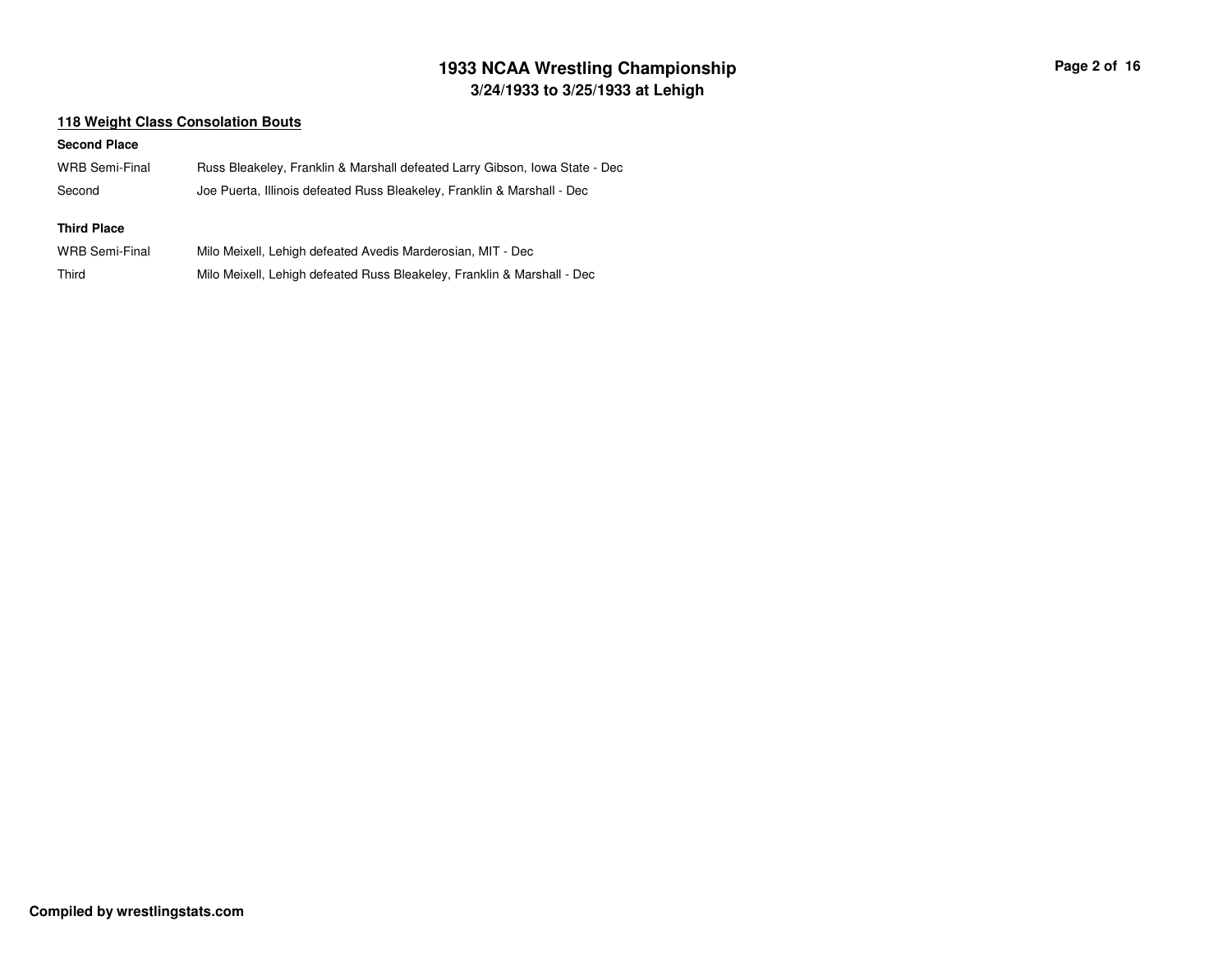# **3/24/1933 to 3/25/1933 at Lehigh 1933 NCAA Wrestling Championship Page <sup>3</sup> of <sup>16</sup>**

| Robert Emmons, Illinois         |                          |                          |                         |
|---------------------------------|--------------------------|--------------------------|-------------------------|
|                                 | Robert Emmons            |                          | 126 Weight Class        |
| Bye                             |                          |                          |                         |
|                                 |                          | Robert Emmons Fall 5:18  |                         |
| Robert Dalling, Lehigh          |                          |                          |                         |
|                                 | <b>Robert Dalling</b>    |                          |                         |
| Bye                             |                          |                          |                         |
|                                 |                          |                          | Robert Emmons Fall 7:58 |
| Richard Chittum, West Virginia  | Oliver Cellini Fall 5:40 |                          |                         |
| Oliver Cellini, Indiana         |                          |                          |                         |
|                                 |                          | Oliver Cellini Fall 7:00 |                         |
| Ted Scherzer, Ohio University   |                          |                          |                         |
|                                 | H.J. Bader TA 8:30       |                          |                         |
| H.J. Bader, Franklin & Marshall |                          |                          |                         |
|                                 |                          |                          | Ross Flood Fall 3:40    |
| Ross Flood, Oklahoma State      |                          |                          |                         |
|                                 | Ross Flood Fall 7:07     |                          |                         |
| Howard Batson, Army             |                          |                          |                         |
|                                 |                          | Ross Flood DFT           |                         |
| Ralph Serafine, RIT             |                          |                          |                         |
| Bye                             | Ralph Serafine           |                          |                         |
|                                 |                          |                          | Ross Flood TA 6:01      |
| Harold Slate, Tufts             |                          |                          |                         |
|                                 | <b>Harold Slate</b>      |                          |                         |
| Bye                             |                          |                          |                         |
|                                 |                          | Bruce Warner Fall 4:47   |                         |
| Bruce Warner, Northern Iowa     |                          |                          |                         |
|                                 | <b>Bruce Warner</b>      |                          |                         |
| <b>Bye</b>                      |                          |                          |                         |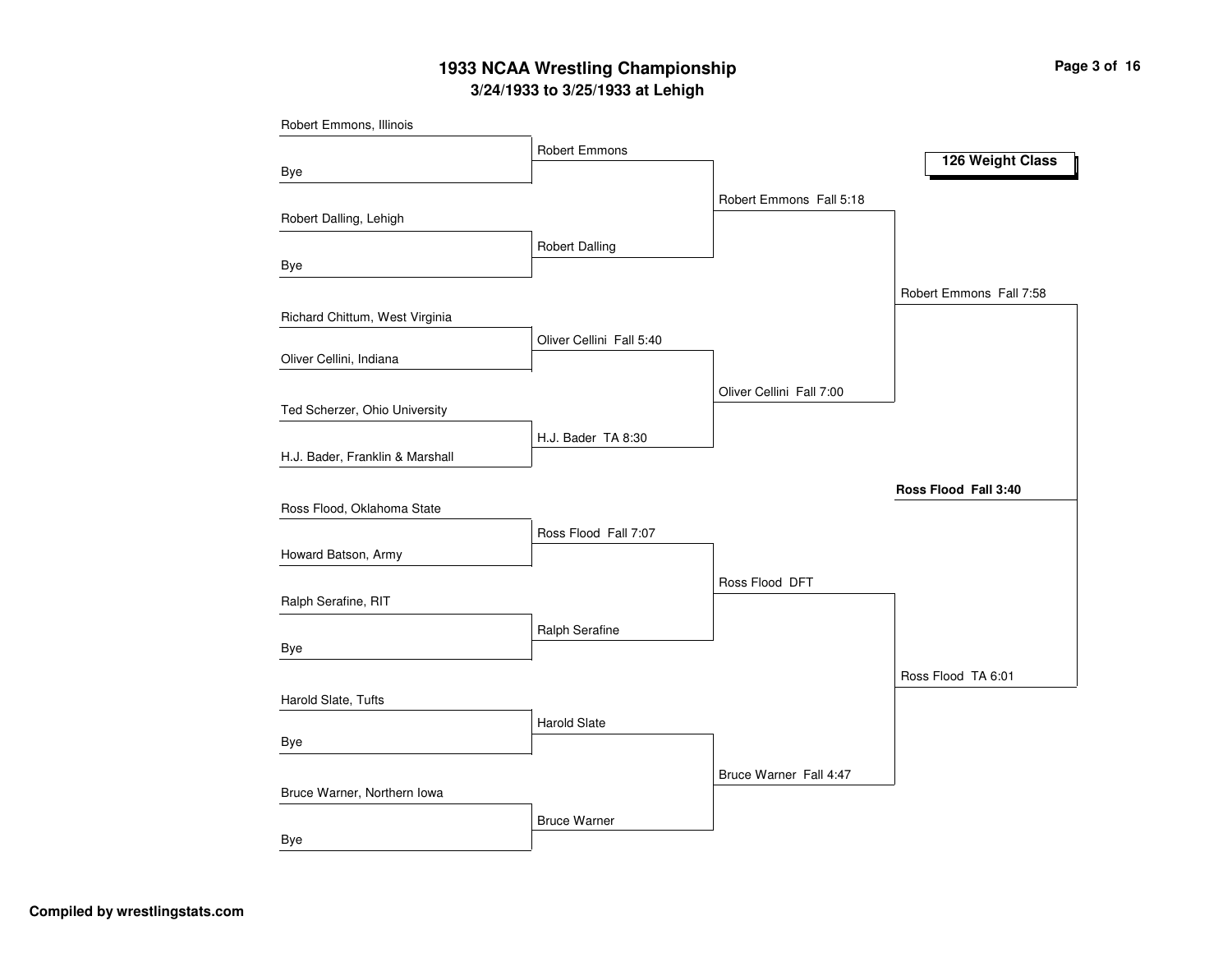# **3/24/1933 to 3/25/1933 at Lehigh 1933 NCAA Wrestling Championship Page <sup>4</sup> of <sup>16</sup>**

### **126 Weight Class Consolation Bouts**

#### **Second Place**

| <b>WRB Quarter-Final</b> | Howard Batson, Army defeated Ralph Serafine, RIT - Med FFT         |
|--------------------------|--------------------------------------------------------------------|
| <b>WRB Semi-Final</b>    | Bruce Warner, Northern Iowa defeated Howard Batson, Army - Dec     |
| Second                   | Robert Emmons, Illinois defeated Bruce Warner, Northern Iowa - Dec |
|                          |                                                                    |
|                          |                                                                    |
| <b>Third Place</b>       |                                                                    |
| <b>WRB Semi-Final</b>    | Oliver Cellini, Indiana defeated Robert Dalling, Lehigh - Med FFT  |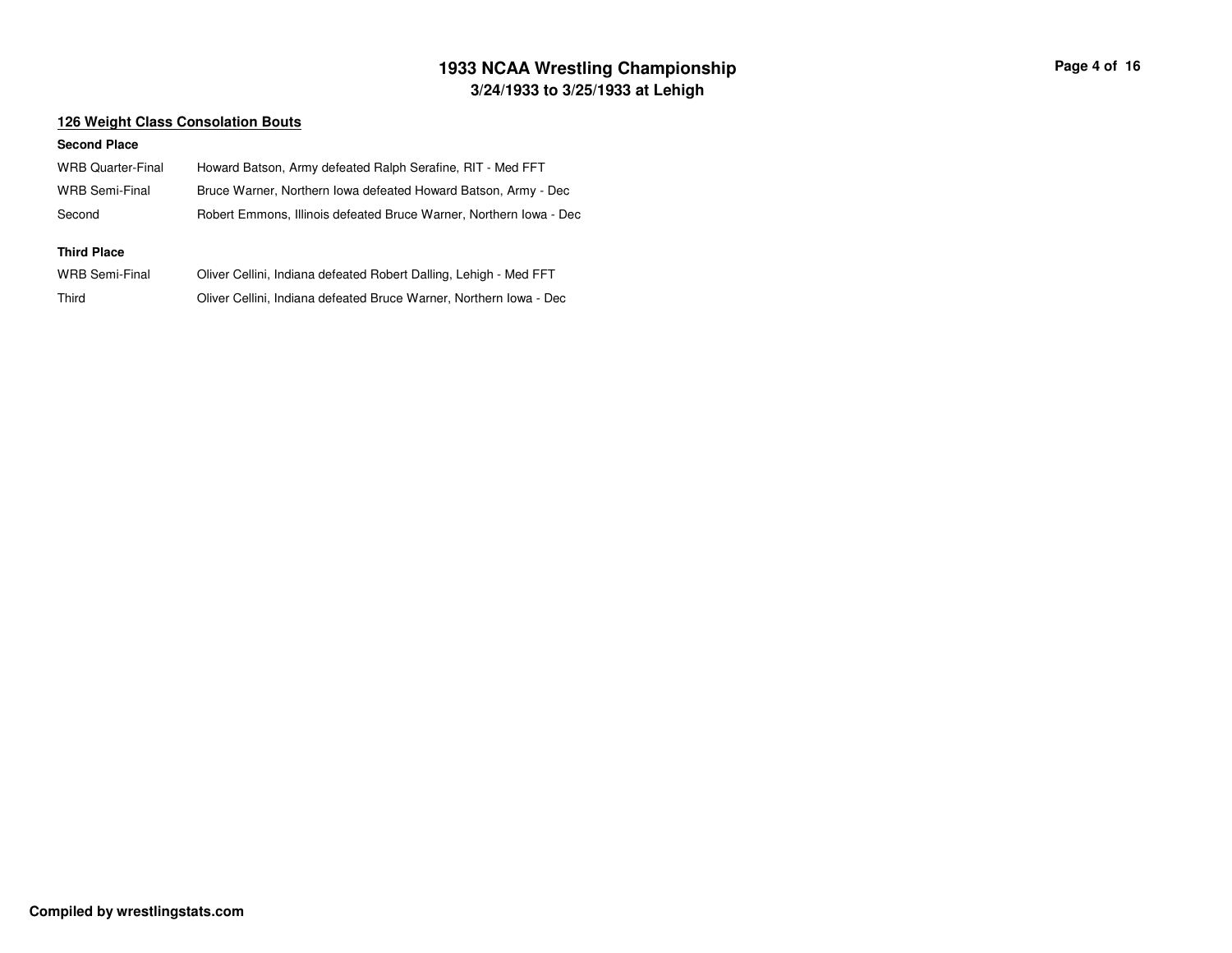# **3/2 4/19 3 3 to 3/2 5/19 3 3 at L e hig h 19 3 3 N C A A Wre stlin g C h a m pio n s hip**

| Eldon Stout, Southwestern Oklahoma  | Eldon Stout            |                           |                        |                                 |
|-------------------------------------|------------------------|---------------------------|------------------------|---------------------------------|
| <b>Bye</b>                          |                        | Eldon Stout Dec OT        |                        |                                 |
| Vernon Sisney, Oklahoma             | Vernon Sisney          |                           |                        | 135 Weight Class                |
| Bye                                 |                        |                           |                        |                                 |
| John Brindley, Northern Iowa        |                        |                           | John Brindley Dec      |                                 |
| Bye                                 | John Brindley          |                           |                        |                                 |
| Henry Oshry, MIT                    |                        | John Brindley Dec         |                        |                                 |
| Bye                                 | Henry Oshry            |                           |                        |                                 |
| Thomas McCray, Army                 |                        |                           |                        | Pat Johnson TA 5:35             |
| Bye                                 | Thomas McCray          |                           |                        |                                 |
| Harry Blank, Washington & Jefferson | Harry Blank            | Thomas McCray Fall 5:56   |                        |                                 |
| Bye                                 |                        |                           |                        |                                 |
| Pat Johnson, Harvard                |                        |                           | Pat Johnson TA 3:29    |                                 |
| <b>Bye</b>                          | Pat Johnson            |                           |                        |                                 |
| Arch Keller, Ohio University        |                        | Pat Johnson TA 3:29       |                        |                                 |
| Robert Trout, Lafayette             | Arch Keller Fall       |                           |                        |                                 |
| Bill Fismer, Lehigh                 |                        |                           |                        | <b>Patrick Devine Fall 7:06</b> |
| Bye                                 | <b>Bill Fismer</b>     |                           |                        |                                 |
| Charles Glatzer, Kent State         |                        | Charles Glatzer Fall 5:47 |                        |                                 |
| Bye                                 | <b>Charles Glatzer</b> |                           |                        |                                 |
| Adolph Paris, Ursinus               |                        |                           | Adolph Paris Fall 1:47 |                                 |
| Bye                                 | <b>Adolph Paris</b>    |                           |                        |                                 |
| Peter Kalajian, Columbia            |                        | Adolph Paris TA 7:42      |                        |                                 |
| Bye                                 | Peter Kalajian         |                           |                        |                                 |
| Kenneth Becker, RIT                 |                        |                           |                        | Patrick Devine TA 4:56          |
| Bye                                 | Kenneth Becker         |                           |                        |                                 |
| Sam Barnes, Oklahoma State          |                        | Kenneth Becker Fall 3:38  |                        |                                 |
| <b>Bye</b>                          | Sam Barnes             |                           |                        |                                 |
| Patrick Devine, Indiana             |                        |                           | Patrick Devine TA 9:25 |                                 |
| Bye                                 | <b>Patrick Devine</b>  |                           |                        |                                 |
| Roy Phillips, Franklin & Marshall   |                        | Patrick Devine TA 7:28    |                        |                                 |
| Bye                                 | <b>Roy Phillips</b>    |                           |                        |                                 |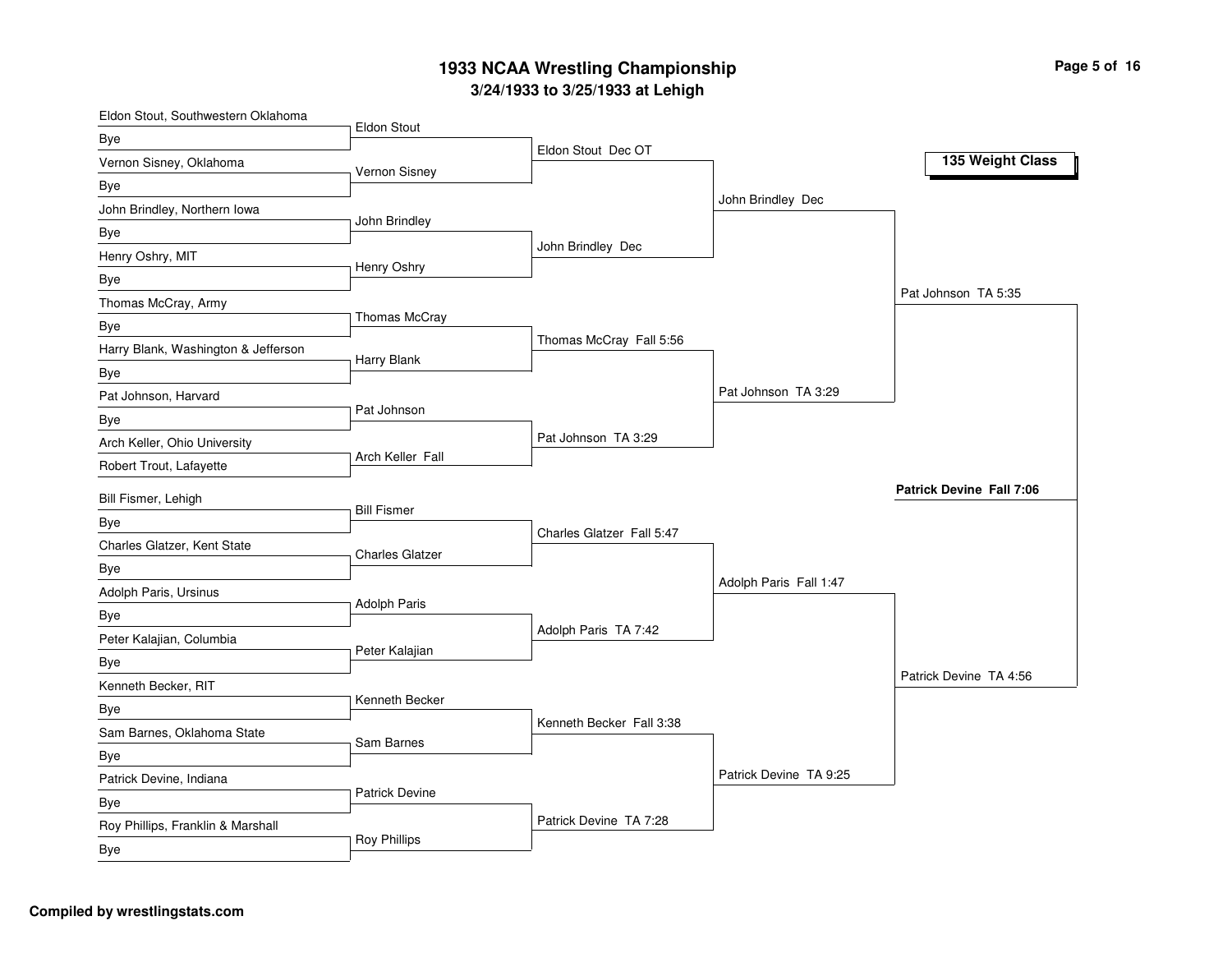# **3/24/1933 to 3/25/1933 at Lehigh 1933 NCAA Wrestling Championship Page <sup>6</sup> of <sup>16</sup>**

### **135 Weight Class Consolation Bouts**

#### **Second Place**

| <b>Third Place</b> |                                                                             |
|--------------------|-----------------------------------------------------------------------------|
| Second             | Roy Phillips, Franklin & Marshall defeated Pat Johnson, Harvard - Fall 4:56 |
| WRB Semi-Final     | Roy Phillips, Franklin & Marshall defeated Adolph Paris, Ursinus - Dec      |
| WRB Quarter-Final  | Roy Phillips, Franklin & Marshall defeated Kenneth Becker, RIT - Dec        |

Third

Pat Johnson, Harvard automatic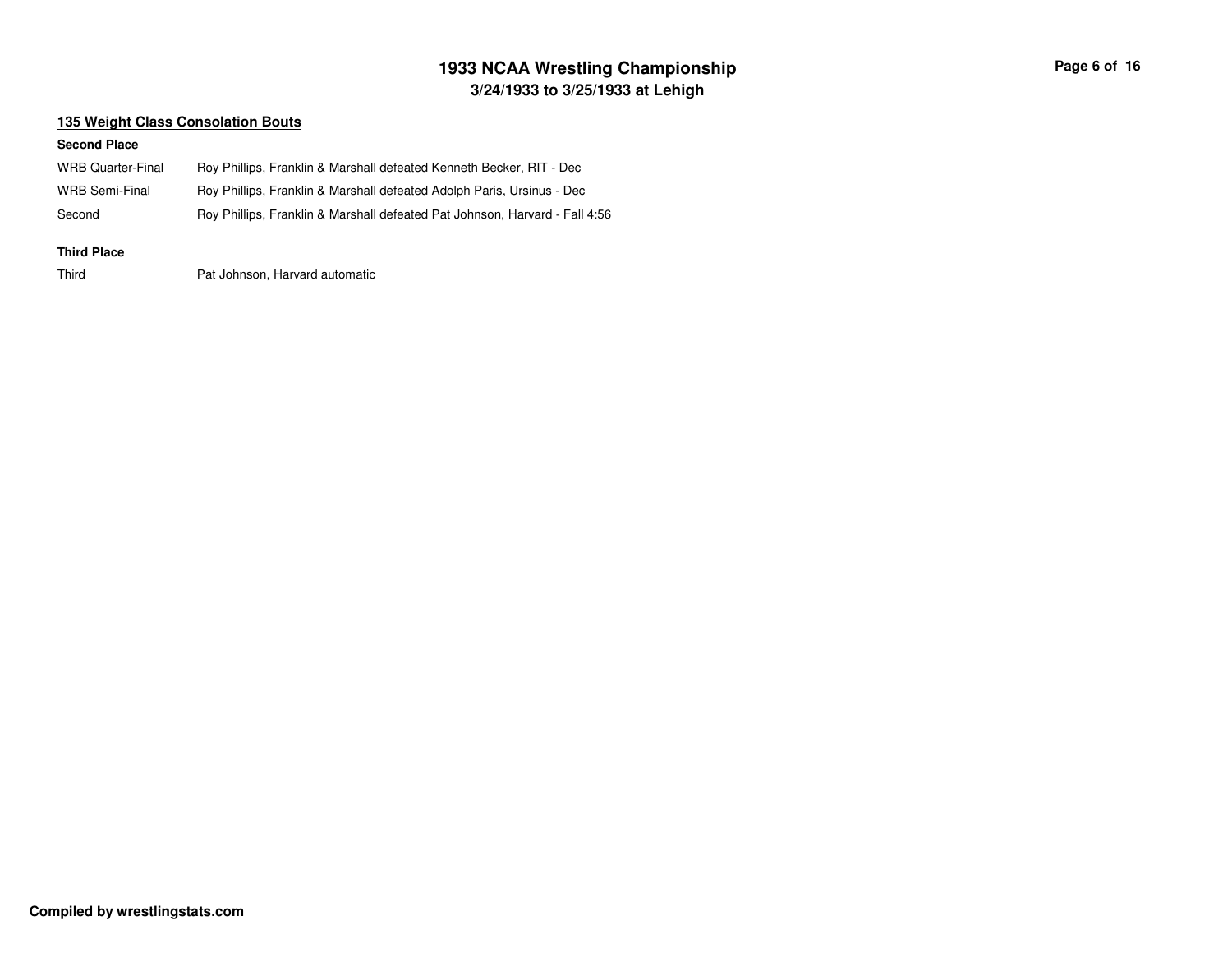# **3/24/1933 to 3/25/1933 at Lehigh 1933 NCAA Wrestling Championship Page <sup>7</sup> of <sup>16</sup>**

| Robert Ward, West Virginia       |                 |                       |                        |
|----------------------------------|-----------------|-----------------------|------------------------|
|                                  | Robert Ward     |                       | 145 Weight Class       |
| Bye                              |                 |                       |                        |
|                                  |                 | Warren Gunter TA 4:18 |                        |
| Warren Gunter, Oklahoma          |                 |                       |                        |
|                                  | Warren Gunter   |                       |                        |
| Bye                              |                 |                       |                        |
|                                  |                 |                       | Foy Stout Dec          |
| Foy Stout, Southwestern Oklahoma |                 |                       |                        |
|                                  | Foy Stout       |                       |                        |
| Bye                              |                 |                       |                        |
|                                  |                 | Foy Stout TA 6:31     |                        |
| Dale Goings, Indiana             |                 |                       |                        |
|                                  | Dale Goings Dec |                       |                        |
| Robert Callender, Lafayette      |                 |                       |                        |
|                                  |                 |                       | Alan Kelley Fall 12:12 |
| Alan Kelley, Oklahoma State      |                 |                       |                        |
|                                  | Alan Kelley     |                       |                        |
| Bye                              |                 |                       |                        |
| Paul Cassel, Franklin & Marshall |                 | Alan Kelley TA 7:27   |                        |
|                                  |                 |                       |                        |
| Bye                              | Paul Cassel     |                       |                        |
|                                  |                 |                       |                        |
| Ben Bishop, Lehigh               |                 |                       | Alan Kelley Dec        |
|                                  | Ben Bishop      |                       |                        |
| Bye                              |                 |                       |                        |
|                                  |                 |                       |                        |
| Maynard Harmon, Northern Iowa    |                 | Ben Bishop Dec        |                        |
|                                  | Maynard Harmon  |                       |                        |
| Bye                              |                 |                       |                        |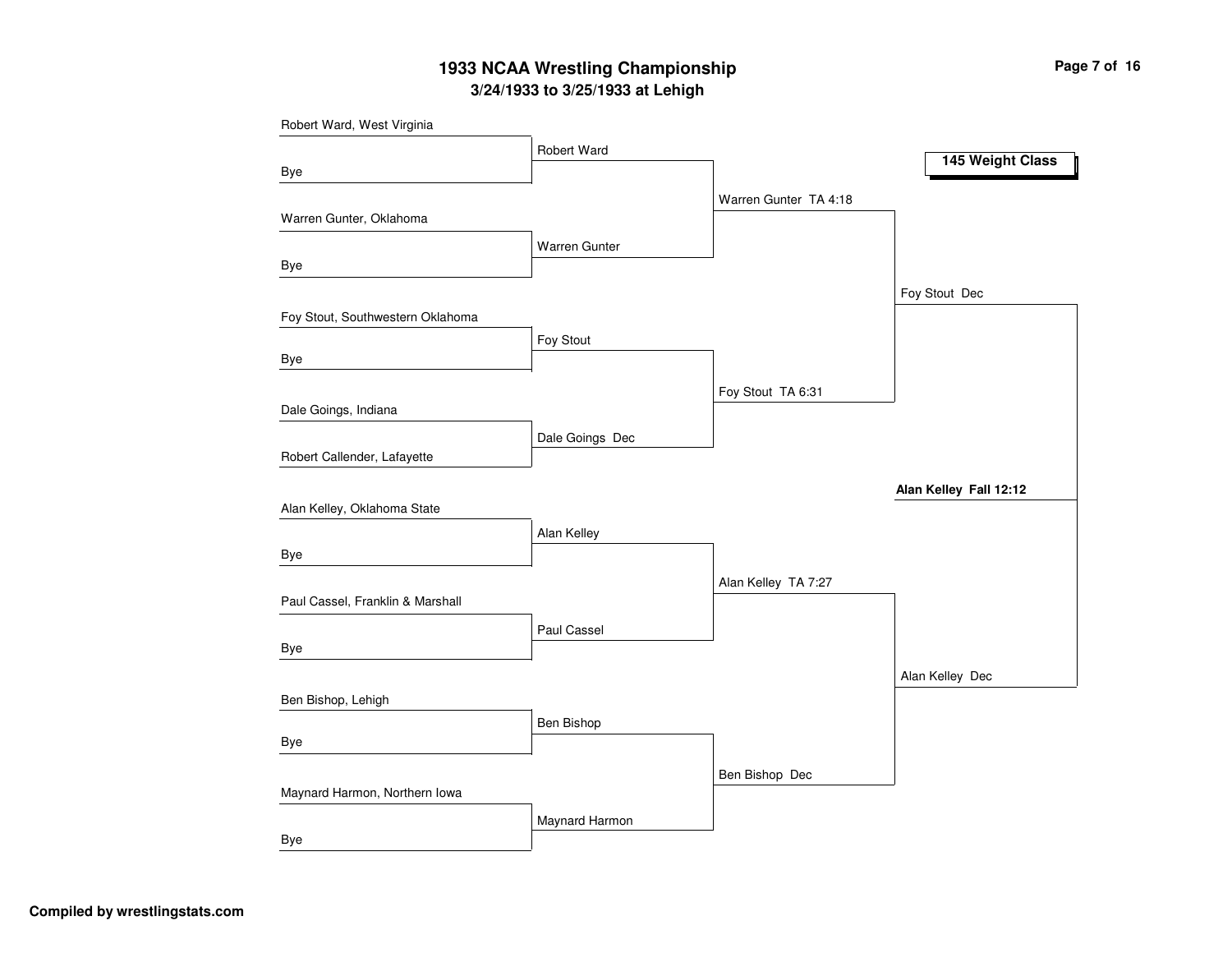# **3/24/1933 to 3/25/1933 at Lehigh 1933 NCAA Wrestling Championship Page <sup>8</sup> of <sup>16</sup>**

### **145 Weight Class Consolation Bouts**

#### **Second Place**

SecondFoy Stout, Southwestern Oklahoma defeated Ben Bishop, Lehigh - Dec

### **Third Place**

| WRB Semi-Final | Dale Goings, Indiana defeated Warren Gunter, Oklahoma - Dec |
|----------------|-------------------------------------------------------------|
| Third          | Dale Goings, Indiana defeated Ben Bishop, Lehigh - Med FFT  |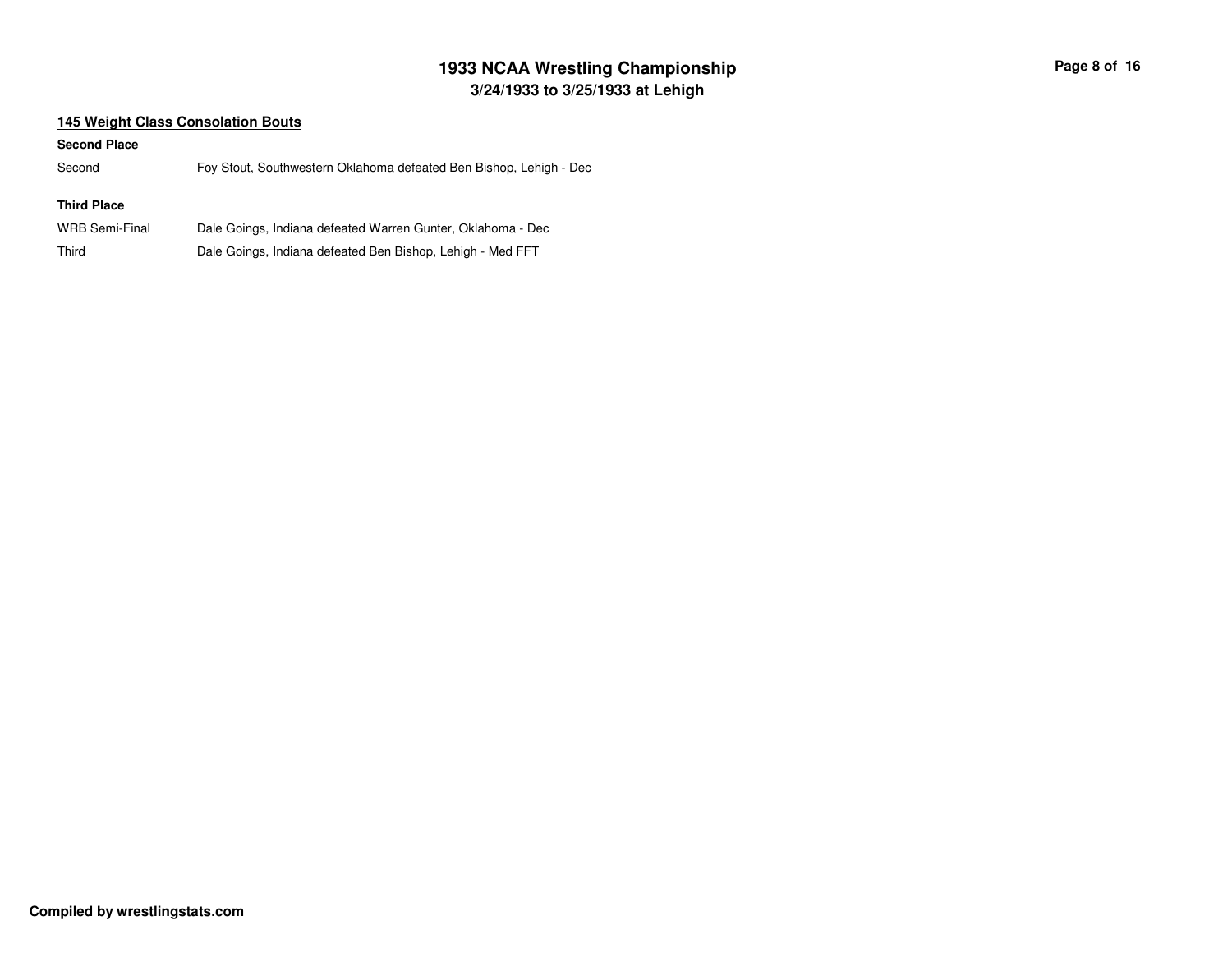# **3/24/1933 to 3/25/1933 at Lehigh 1933 NCAA Wrestling Championship Page <sup>9</sup> of <sup>16</sup>**

| Warren Landis, Virginia Military    |                                |                         |                                |
|-------------------------------------|--------------------------------|-------------------------|--------------------------------|
|                                     | Warren Landis                  |                         | 155 Weight Class               |
| Bye                                 |                                |                         |                                |
|                                     |                                | Warren Landis TA 5:10   |                                |
| James Gleason, Syracuse             |                                |                         |                                |
|                                     | James Gleason                  |                         |                                |
| Bye                                 |                                |                         |                                |
|                                     |                                |                         | Merrill Frevert Fall 0:48      |
| Merrill Frevert, Iowa State         |                                |                         |                                |
|                                     | <b>Merrill Frevert</b>         |                         |                                |
| Bye                                 |                                |                         |                                |
|                                     |                                | Merrill Frevert TA 6:11 |                                |
| Tom Cunningham, Oklahoma State      |                                |                         |                                |
|                                     | Tom Cunningham TA 1:00 OT      |                         |                                |
| Elmer Dunlavy, Kent State           |                                |                         |                                |
|                                     |                                |                         | <b>Merrill Frevert TA 7:00</b> |
| Art Campbell, Princeton             |                                |                         |                                |
|                                     | Floyd Schwartzwalder Fall 7:23 |                         |                                |
| Floyd Schwartzwalder, West Virginia |                                |                         |                                |
|                                     |                                | Glen Brown TA 3:42      |                                |
| Glen Brown, Indiana                 |                                |                         |                                |
|                                     | Glen Brown                     |                         |                                |
| Bye                                 |                                |                         |                                |
|                                     |                                |                         | Gus Kremer Dec                 |
| A.M. Impagiliazzo, Brown            |                                |                         |                                |
|                                     | A.M. Impagiliazzo              |                         |                                |
| Bye                                 |                                |                         |                                |
|                                     |                                | Gus Kremer Dec OT       |                                |
| Gus Kremer, Lehigh                  |                                |                         |                                |
|                                     | <b>Gus Kremer</b>              |                         |                                |
| <b>Bye</b>                          |                                |                         |                                |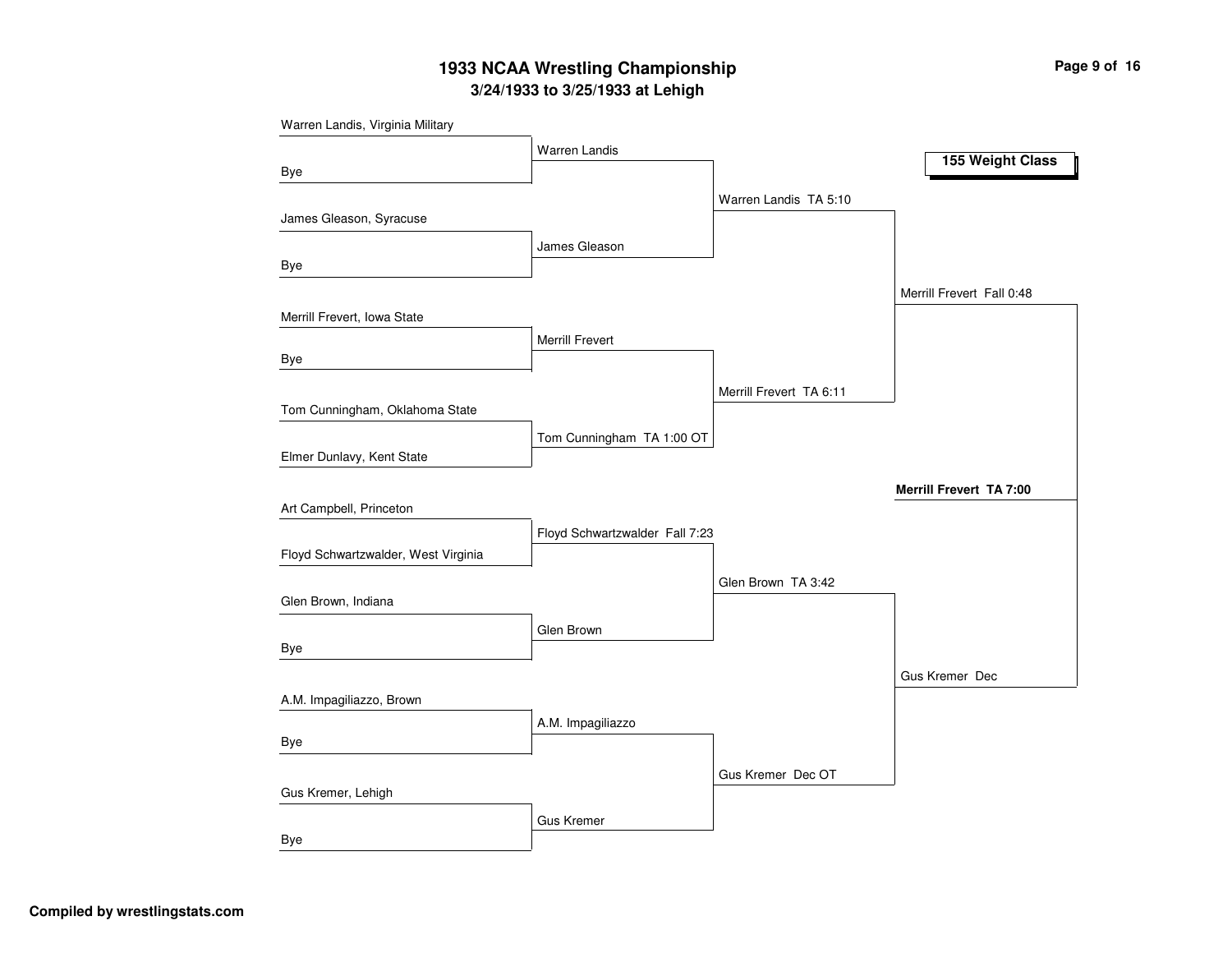# **3/24/1933 to 3/25/1933 at Lehigh 1933 NCAA Wrestling Championship Page <sup>10</sup> of <sup>16</sup>**

### **155 Weight Class Consolation Bouts**

#### **Second Place**

| WRB Semi-Final | Warren Landis, Virginia Military defeated Tom Cunningham, Oklahoma State - Dec |
|----------------|--------------------------------------------------------------------------------|
| Second         | Warren Landis, Virginia Military defeated Gus Kremer, Lehigh - Dec             |

#### **Third Place**

ThirdGus Kremer, Lehigh automatic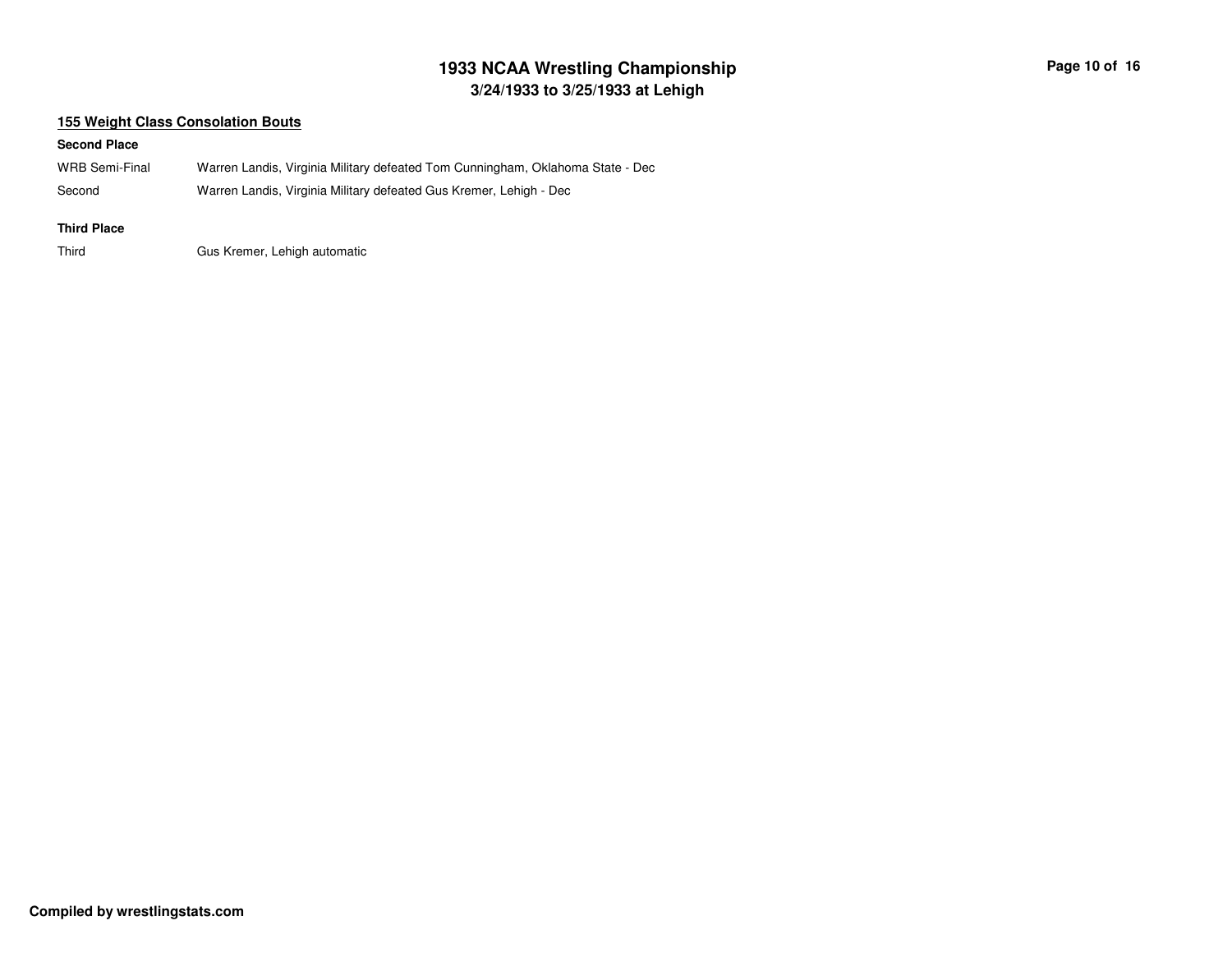# **3/24/1933 to 3/25/1933 at Lehigh 1933 NCAA Wrestling Championship Page <sup>11</sup> of <sup>16</sup>**

| George Martin, Iowa State              |                           |                           |                         |
|----------------------------------------|---------------------------|---------------------------|-------------------------|
|                                        | George Martin             |                           | 165 Weight Class        |
| <b>Bye</b>                             |                           |                           |                         |
|                                        |                           | George Martin TA 4:26     |                         |
| Bill Myers, Washington & Jefferson     |                           |                           |                         |
|                                        | <b>Bill Myers</b>         |                           |                         |
| Bye                                    |                           |                           |                         |
|                                        |                           |                           | George Martin Fall 9:00 |
| Pete Peck, Lehigh                      |                           |                           |                         |
|                                        | Pete Peck                 |                           |                         |
| <b>Bye</b>                             |                           |                           |                         |
|                                        |                           | Pete Peck Fall 8:40       |                         |
| Clive Lukens, Kent State               |                           |                           |                         |
| Marion Foreman, Oklahoma               | Marion Foreman Fall 3:47  |                           |                         |
|                                        |                           |                           |                         |
|                                        |                           |                           | George Martin Fall 8:46 |
| Winship Story, Tufts                   |                           |                           |                         |
| Orville England, Southwestern Oklahoma | Orville England Fall 4:06 |                           |                         |
|                                        |                           |                           |                         |
| S.A. Woodward, Brown                   |                           | Orville England Fall 8:57 |                         |
|                                        | S.A. Woodward             |                           |                         |
| Bye                                    |                           |                           |                         |
|                                        |                           |                           | Orville England Dec     |
| Olden Gillum, Indiana                  |                           |                           |                         |
|                                        | Olden Gillum              |                           |                         |
| Bye                                    |                           |                           |                         |
|                                        |                           | Olden Gillum Fall 4:00    |                         |
| Moore, Ohio University                 |                           |                           |                         |
|                                        | Moore                     |                           |                         |
| <b>Bye</b>                             |                           |                           |                         |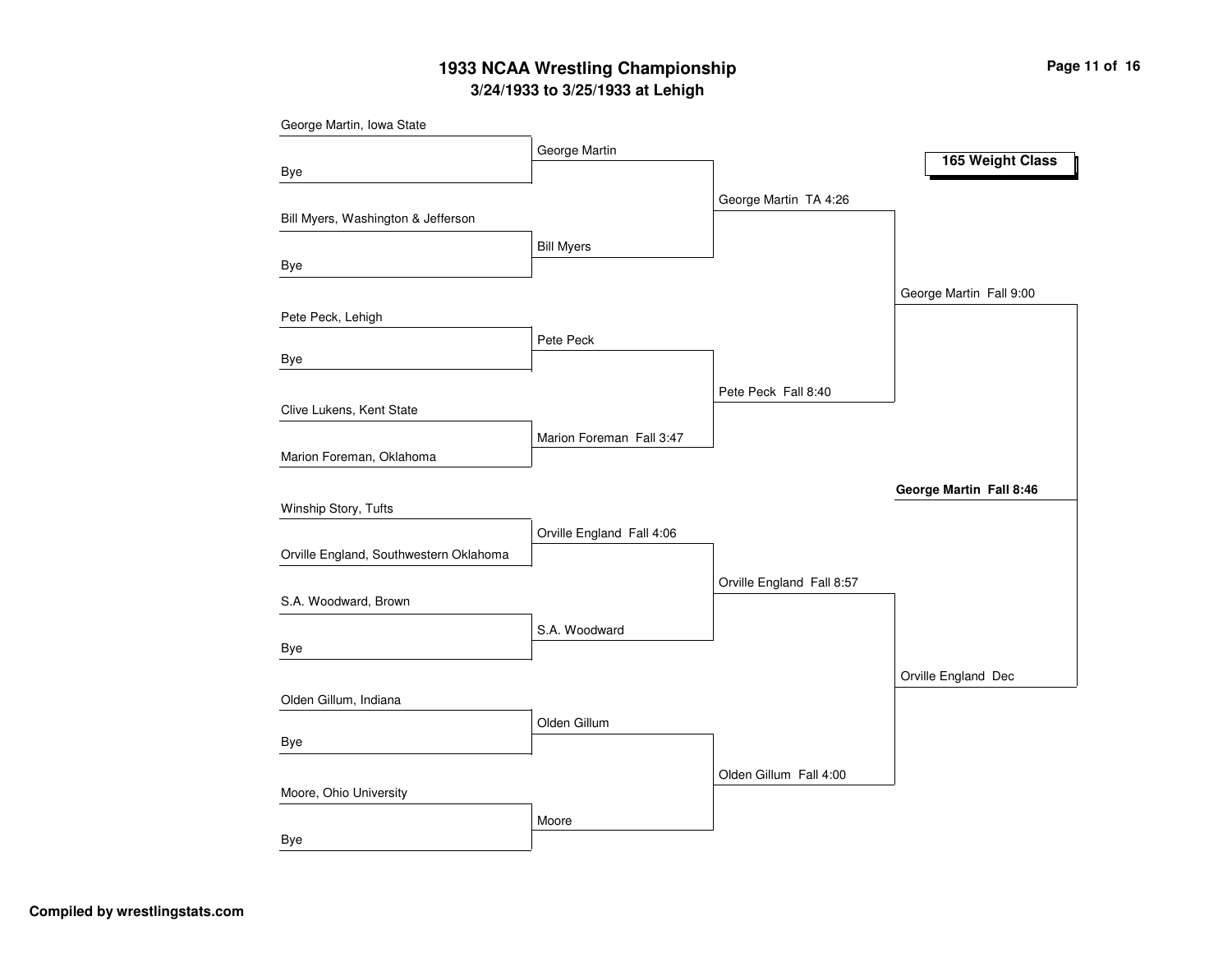# **3/24/1933 to 3/25/1933 at Lehigh 1933 NCAA Wrestling Championship Page <sup>12</sup> of <sup>16</sup>**

### **165 Weight Class Consolation Bouts**

#### **Second Place**

| WRB Semi-Final | Pete Peck, Lehigh defeated Bill Myers, Washington & Jefferson - Dec     |
|----------------|-------------------------------------------------------------------------|
| Second         | Pete Peck, Lehigh defeated Orville England, Southwestern Oklahoma - Dec |

#### **Third Place**

ThirdOrville England, Southwestern Oklahoma automatic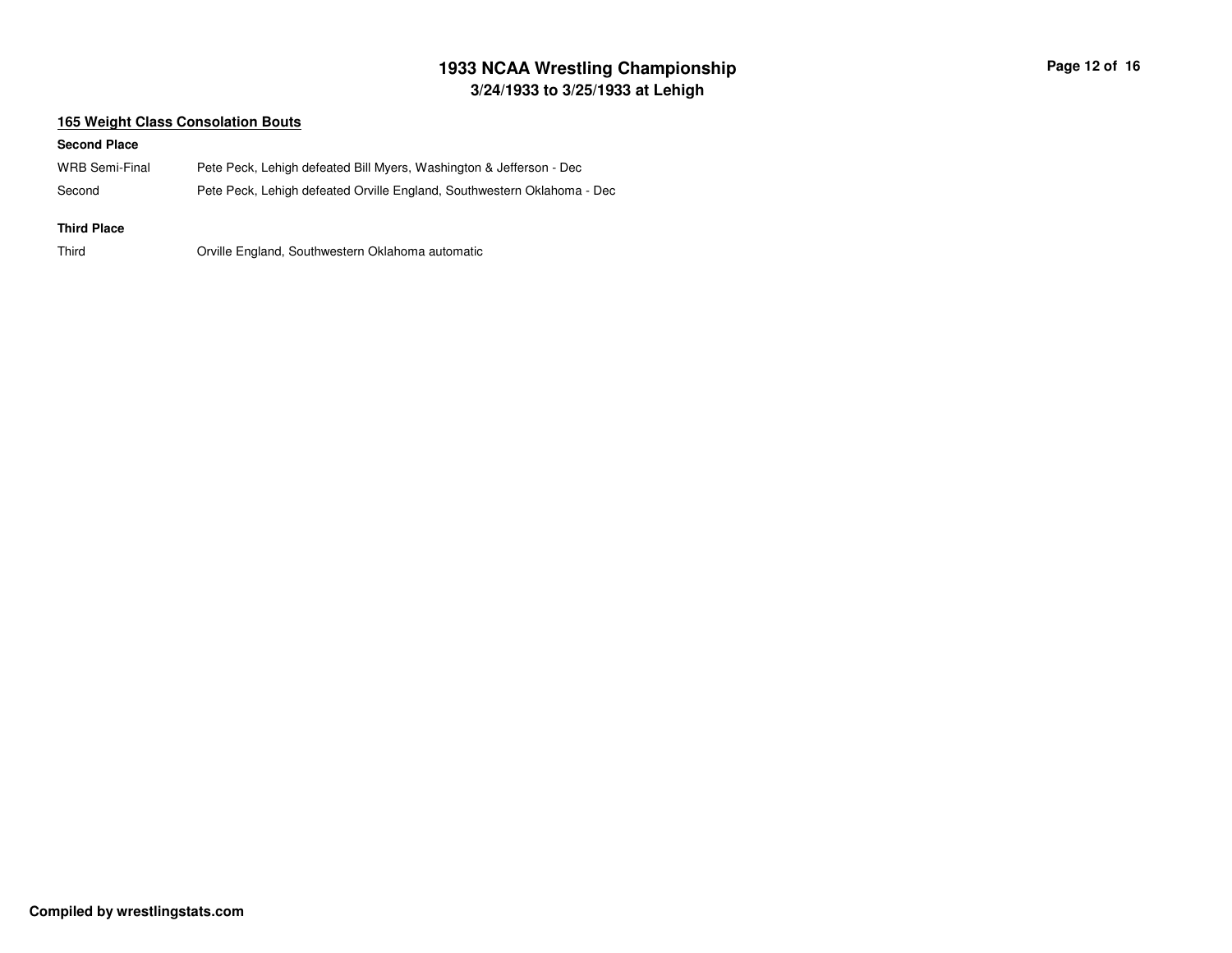# **3/24/1933 to 3/25/1933 at Lehigh 1933 NCAA Wrestling Championship Page <sup>13</sup> of <sup>16</sup>**

| Wes Brown, Northwestern             |                       |                         |                       |
|-------------------------------------|-----------------------|-------------------------|-----------------------|
|                                     | Wes Brown             |                         |                       |
| Bye                                 |                       |                         | 175 Weight Class      |
|                                     |                       | Wes Brown TA 1:44       |                       |
| Richard Ames, Harvard               |                       |                         |                       |
|                                     | <b>Richard Ames</b>   |                         |                       |
| Bye                                 |                       |                         |                       |
|                                     |                       |                         | Robert Hess TA 5:06   |
| Percy Idol, North Carolina          |                       |                         |                       |
|                                     | Richard Voliva Dec    |                         |                       |
| Richard Voliva, Indiana             |                       |                         |                       |
|                                     |                       | Robert Hess TA 2:00     |                       |
| Robert Hess, Iowa State             |                       |                         |                       |
|                                     | Robert Hess Fall 3:01 |                         |                       |
| Stanley Goodrich, Lehigh            |                       |                         |                       |
|                                     |                       |                         | Robert Hess Fall 5:47 |
| Albert Gwynne, West Virginia        |                       |                         |                       |
|                                     | Gordon DuPree TA 8:07 |                         |                       |
| Gordon DuPree, Oklahoma State       |                       |                         |                       |
|                                     |                       | Gordon DuPree Fall 3:38 |                       |
| Bill Moulder, Syracuse              |                       |                         |                       |
|                                     | <b>Bill Moulder</b>   |                         |                       |
| Bye                                 |                       |                         |                       |
|                                     |                       |                         | Gordon DuPree TA 1:15 |
| Ed King, Columbia                   |                       |                         |                       |
|                                     | Ed King               |                         |                       |
| Bye                                 |                       |                         |                       |
|                                     |                       | Arthur Sweet TA 4:40    |                       |
| Arthur Sweet, Southwestern Oklahoma |                       |                         |                       |
|                                     | <b>Arthur Sweet</b>   |                         |                       |
| <b>Bye</b>                          |                       |                         |                       |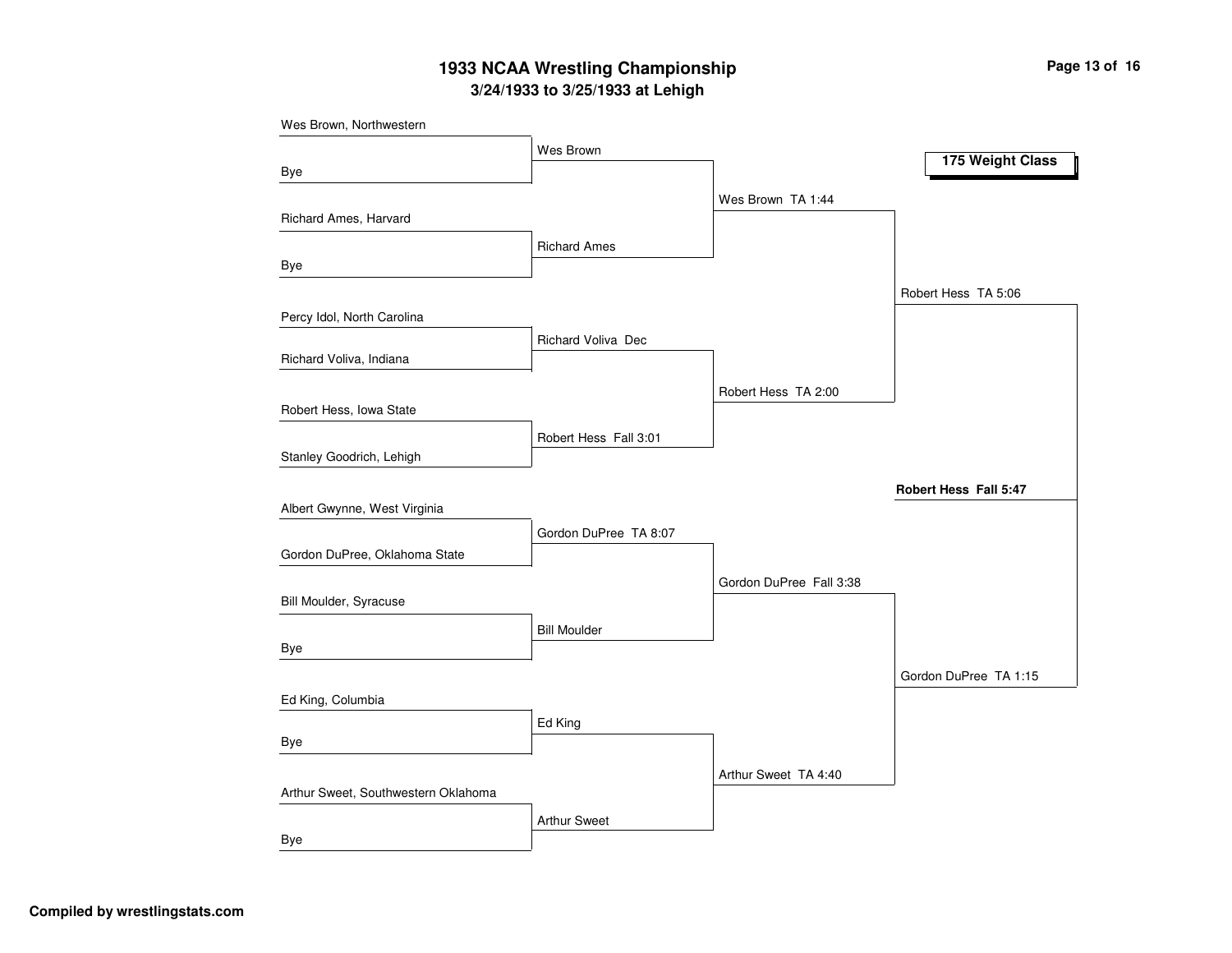# **3/24/1933 to 3/25/1933 at Lehigh 1933 NCAA Wrestling Championship Page <sup>14</sup> of <sup>16</sup>**

### **175 Weight Class Consolation Bouts**

#### **Second Place**

| WRB Quarter-Final<br>WRB Semi-Final | Richard Voliva, Indiana defeated Stanley Goodrich, Lehigh - Dec<br>Richard Voliva, Indiana defeated Wes Brown, Northwestern - Dec |
|-------------------------------------|-----------------------------------------------------------------------------------------------------------------------------------|
| Second                              | Richard Voliva, Indiana defeated Gordon DuPree, Oklahoma State - Dec                                                              |
| <b>Third Place</b>                  |                                                                                                                                   |

Third

Gordon DuPree, Oklahoma State automatic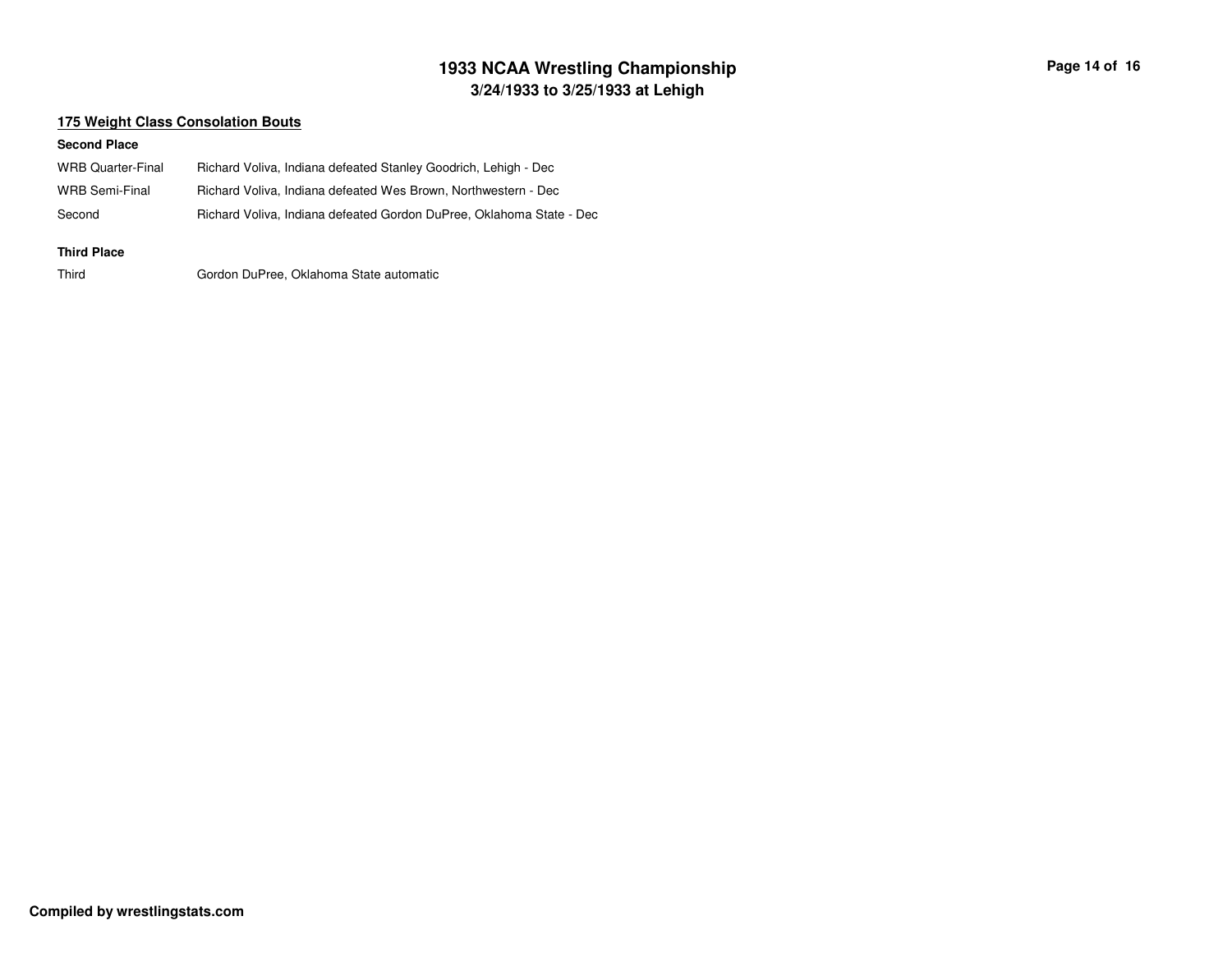# **3/24/1933 to 3/25/1933 at Lehigh 1933 NCAA Wrestling Championship Page <sup>15</sup> of <sup>16</sup>**

| James Hay, Brown                    |                       |                           |                         |
|-------------------------------------|-----------------------|---------------------------|-------------------------|
|                                     | James Hay             |                           |                         |
| Bye                                 |                       |                           | <b>UNL Weight Class</b> |
|                                     |                       | James Hay Fall 4:58       |                         |
| John Hordines, Syracuse             |                       |                           |                         |
|                                     | John Hordines         |                           |                         |
| Bye                                 |                       |                           |                         |
|                                     |                       |                           | Ralph Teague TA 6:20    |
| Ernest Zellars, Indiana State       |                       |                           |                         |
|                                     | <b>Ernest Zellars</b> |                           |                         |
| Bye                                 |                       |                           |                         |
|                                     |                       | Ralph Teague Fall 6:15    |                         |
| George Wolcott, Lehigh              |                       |                           |                         |
|                                     | Ralph Teague Dec      |                           |                         |
| Ralph Teague, Southwestern Oklahoma |                       |                           |                         |
|                                     |                       |                           | Ralph Teague TA 7:28    |
| Charles Barrett, Haverford          |                       |                           |                         |
|                                     | Joe Sintic Dec        |                           |                         |
| Joe Sintic, Ohio University         |                       |                           |                         |
| Robert Jones, Indiana               |                       | Robert Jones Dec          |                         |
|                                     |                       |                           |                         |
| Bye                                 | Robert Jones          |                           |                         |
|                                     |                       |                           | Robert Jones DFT        |
| Francis Ambrose, Lafayette          |                       |                           |                         |
|                                     | Francis Ambrose       |                           |                         |
| Bye                                 |                       |                           |                         |
|                                     |                       | Francis Ambrose Fall 6:20 |                         |
| Ivo Rinaldi, Kent State             |                       |                           |                         |
|                                     | Ivo Rinaldi           |                           |                         |
| <b>Bye</b>                          |                       |                           |                         |